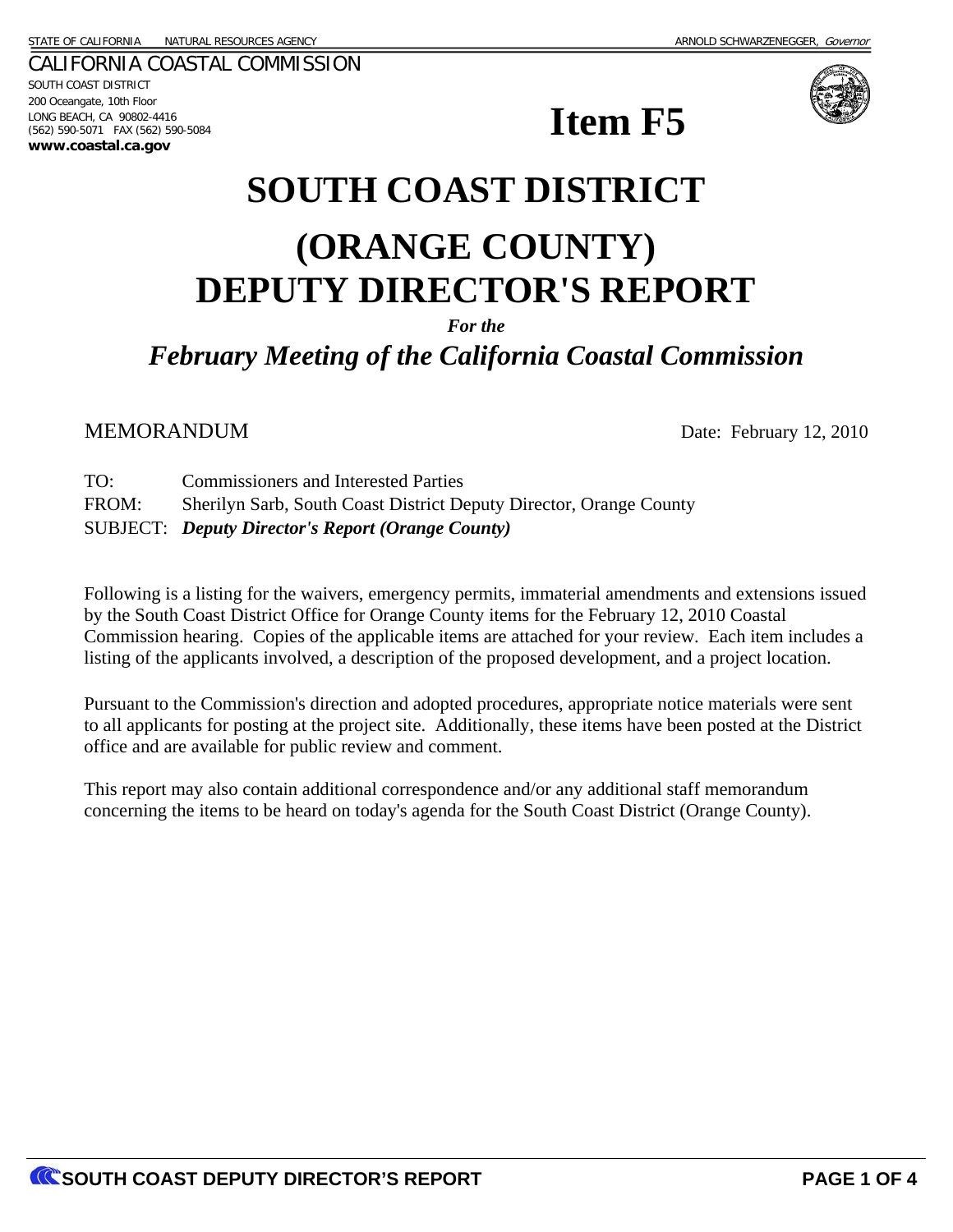#### *DE MINIMIS WAIVERS*

- **1.** 5-08-128-W County Of Orange Department Of Public Works, Attn: Nardy Khan (Dana Point, Orange County)
- **2.** 5-09-252-W Mr. & Mrs. Jeff Margolis (Corona Del Mar, Orange County)

#### *IMMATERIAL AMENDMENTS*

- **1.** 5-07-334-A1 Becky & Perry La Forge (San Clemente, Orange County)
- **2.** 5-09-003-A1 Mr. & Mrs. Allen Steiner (Newport Beach, Orange County)
- **3.** 5-08-061-A1 Huntington Beach Wetlands Conservancy, Attn: Gary Gorman (Huntington Beach, Orange County)

#### *EXTENSION - IMMATERIAL*

**1.** 5-06-145-E2 UGS Development, Inc, Attn: Tom Utman (Newport Beach, Orange County)

## *TOTAL OF 6 ITEMS*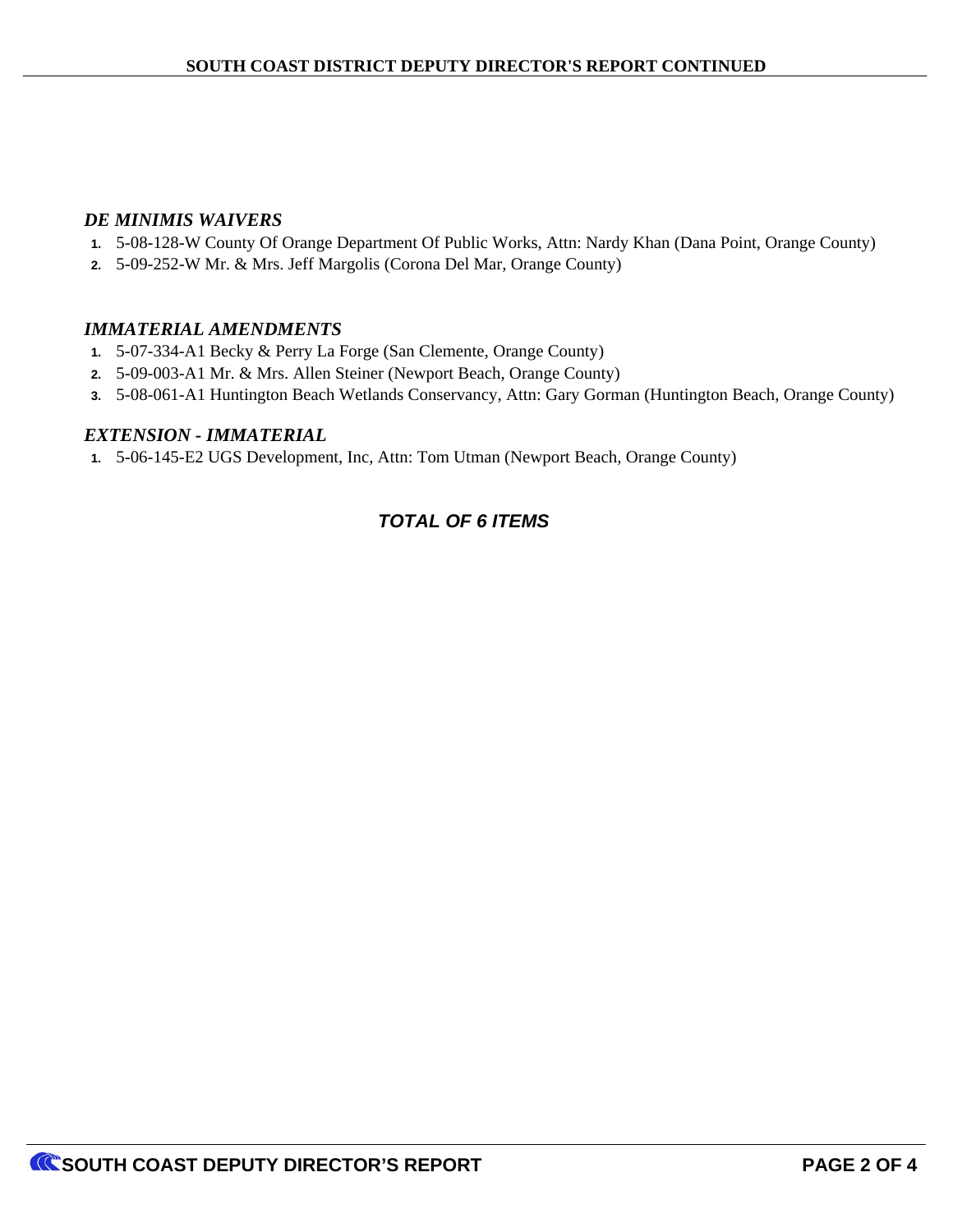# *DETAIL OF ATTACHED MATERIALS*

## *REPORT OF DE MINIMIS WAIVERS*

The Executive Director has determined that the following developments do not require a coastal development permit pursuant to Section 30624.7 of the California Coastal Act of 1976.

| <b>Applicant</b>                   | <b>Project Description</b>                                                                             | <b>Project Location</b>                        |  |  |
|------------------------------------|--------------------------------------------------------------------------------------------------------|------------------------------------------------|--|--|
| 5-08-128-W                         | concrete u-channel section within the San Juan                                                         | San Juan Creek Bike Trail (West Bank), Between |  |  |
| <b>County Of Orange Department</b> | Creek<br>Point (Orange County)<br>Camino Las Ramblas/ Pch And Doheny Bch, Dana                         |                                                |  |  |
| Of Public Works, Attn: Nardy Khan  | Bike Trail from the upstream face of Camino Las                                                        | Point (Orange County)                          |  |  |
|                                    | Ramblas bridge approximately 213' south of the                                                         |                                                |  |  |
|                                    | south face of Pacific Coast Highway (PCH)                                                              |                                                |  |  |
|                                    | bridge, a total of about 530 feet. A section of                                                        |                                                |  |  |
|                                    | existing pavement will be removed and replaced                                                         |                                                |  |  |
|                                    | with the concrete u-channel section. The new u-                                                        |                                                |  |  |
|                                    | Channel section will be approximately 220' in                                                          |                                                |  |  |
|                                    | length and a maximum 3'-6" in height. An                                                               |                                                |  |  |
|                                    | existing 24" Caltrans storm drain outlet, which<br>currently drains onto the bike trail and ultimately |                                                |  |  |
|                                    | into San Juan Creek, will be rerouted under the                                                        |                                                |  |  |
|                                    | bike trail to drain directly into San Juan Creek.                                                      |                                                |  |  |
|                                    | The existing bike trail will be raised approximately                                                   |                                                |  |  |
|                                    | 3' to accommodate the new storm drain outlet.                                                          |                                                |  |  |
|                                    | Additional work will also take place:                                                                  |                                                |  |  |
|                                    | approximately 300 cubic yards of import; removal                                                       |                                                |  |  |
|                                    | of one elderberry shrub closest to the PCH bridge;                                                     |                                                |  |  |
|                                    | a cable guard fence approximately 3' in height will                                                    |                                                |  |  |
|                                    | be installed along portions of the improved bike                                                       |                                                |  |  |
|                                    | trail that faces San Juan Creek; portions of the new                                                   |                                                |  |  |
|                                    | u-channel wall that faces San Juan Creek will also                                                     |                                                |  |  |
|                                    | have a cable guard fence installed on top of it that                                                   |                                                |  |  |
|                                    | will be approximately 6' in height; and a portion of                                                   |                                                |  |  |
|                                    | the existing unpaved bike trail will be paved and a                                                    |                                                |  |  |
|                                    | subterranean retaining wall constructed                                                                |                                                |  |  |
|                                    | underneath. All work will take place within the<br>footprint of the existing bike trail. No work is    |                                                |  |  |
|                                    | proposed within San Juan Creek. The county                                                             |                                                |  |  |
|                                    | intends to construct the trail improvements during                                                     |                                                |  |  |
|                                    | the dry winter months (outside of the "peak use"                                                       |                                                |  |  |
|                                    | beach season) when there is no water along the                                                         |                                                |  |  |
|                                    | west side of the channel; however, in the event of                                                     |                                                |  |  |
|                                    | flooding while construction is underway a                                                              |                                                |  |  |
|                                    | cofferdam would be used to protect the                                                                 |                                                |  |  |
|                                    | construction site. Any impacts associated with                                                         |                                                |  |  |
|                                    | placement of the cofferdam would be temporary                                                          |                                                |  |  |
|                                    | and the applicant proposes to restore the area to                                                      |                                                |  |  |
|                                    | pre-existing conditions.                                                                               |                                                |  |  |
| 5-09-252-W                         | Combine two $(2)$ existing lots to create $(1)$ 1.003                                                  | 227 & 233 Evening Canyon Rd, Corona Del Mar    |  |  |
| Mr. & Mrs. Jeff Margolis           | acre parcel. No other work is proposed                                                                 | (Orange County)                                |  |  |
|                                    |                                                                                                        |                                                |  |  |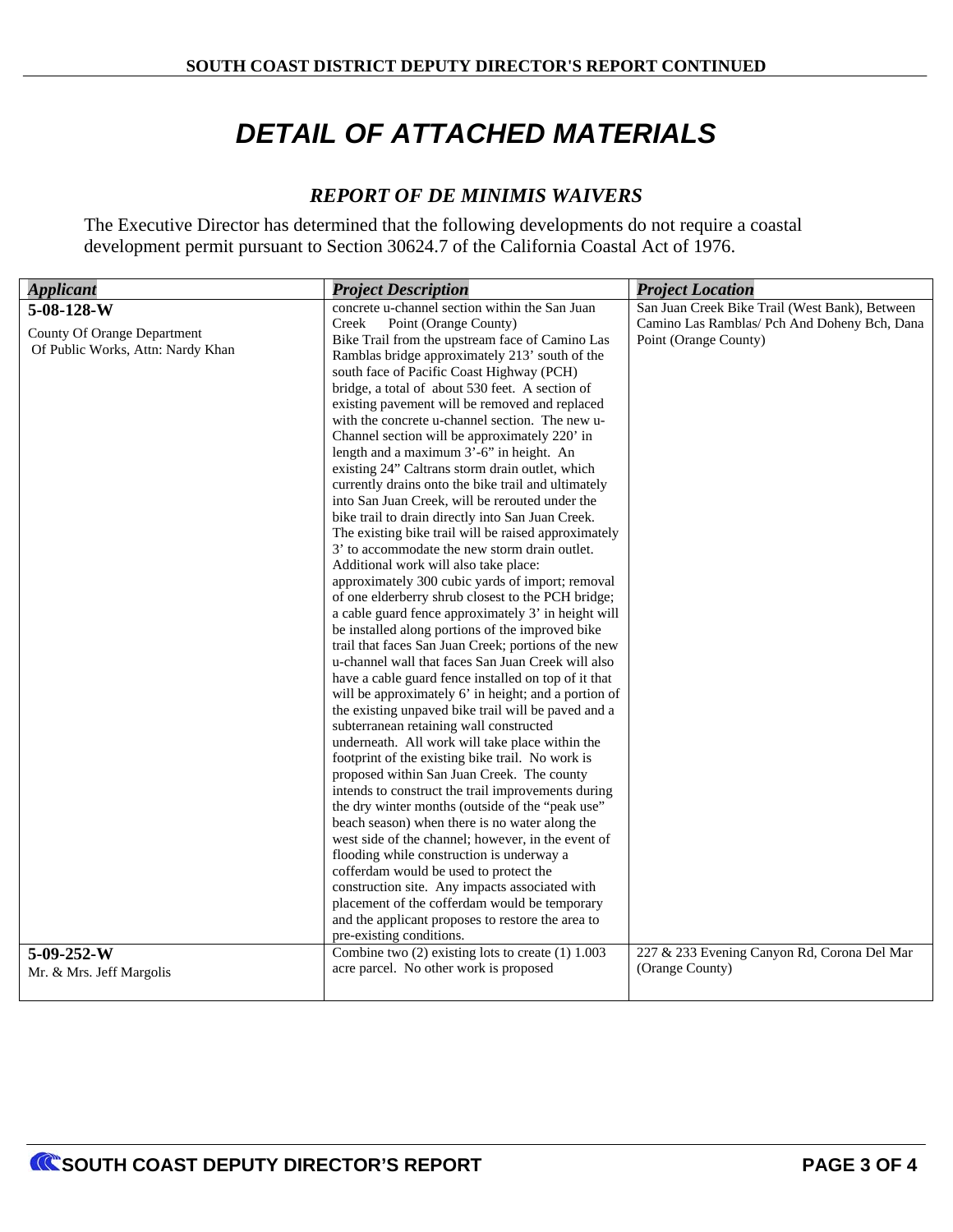# *REPORT OF IMMATERIAL AMENDMENTS*

The Executive Director has determined that there are no changes in circumstances affecting the conformity of the subject development with the California Coastal Act of 1976. No objections to this determination have been received at this office. Therefore, the Executive Director grants the requested Immaterial Amendment, subject to the same conditions, if any, approved by the Commission.

| <b>Applicant</b>                                                                  | <b>Project Description</b>                                                                                                                                                                                                                                                                                                                                                                                                                                                                           | <b>Project Location</b>                                                                                                                                                                                             |  |
|-----------------------------------------------------------------------------------|------------------------------------------------------------------------------------------------------------------------------------------------------------------------------------------------------------------------------------------------------------------------------------------------------------------------------------------------------------------------------------------------------------------------------------------------------------------------------------------------------|---------------------------------------------------------------------------------------------------------------------------------------------------------------------------------------------------------------------|--|
| 5-07-334-A1<br>Becky & Perry La Forge                                             | Removal of existing 325 sq. ft. non-conforming,<br>unpermitted basement (conversion into crawl<br>space) and construction of new 789 sq. ft.<br>basement level, pool replaced by drought tolerant<br>non-invasive plantings. No changes to the first<br>floor or second floor additions. The amended<br>project results in a 6,823 sq. ft. two-story over<br>basement level residence, attached 909 sq. ft. four-<br>car garage, 810 sq. ft. loggia, 1,227 sq. ft. in decks,<br>spa and landscaping. | 320 W Avenida Gaviota, San Clemente (Orange)<br>County)                                                                                                                                                             |  |
| 5-09-003-A1<br>Mr. & Mrs. Allen Steiner                                           | Second floor is being eliminated as well as the<br>proposed basement. The garage is being increased<br>in size but the covered outdoor living and dining<br>remains the same.                                                                                                                                                                                                                                                                                                                        | 1358 East Oceanfront, Newport Beach (Orange)<br>County)                                                                                                                                                             |  |
| 5-08-061-A1<br><b>Huntington Beach Wetlands</b><br>Conservancy, Attn: Gary Gorman | Accommodate the inclusion of a public<br>observation deck, or overlook, and maintenance<br>dock in the Westernmost corner of Magnolia<br>Marsh just behind the interpretive and wildlife care<br>center                                                                                                                                                                                                                                                                                              | Huntington Beach Wetlands: Talbert Marsh,<br>Brookhurst Marsh (and adjacent flood control<br>channel); Magnolia Marsh (and adjacent flood<br>control and Talbert Ocean Channel, Huntington<br>Beach (Orange County) |  |
|                                                                                   |                                                                                                                                                                                                                                                                                                                                                                                                                                                                                                      |                                                                                                                                                                                                                     |  |

# *REPORT OF EXTENSION – IMMATERIAL*

| <b>Applicant</b>            | <b>Project Description</b>                                                              | <b>Project Location</b> |  |
|-----------------------------|-----------------------------------------------------------------------------------------|-------------------------|--|
| $5-06-145-E2$               | 919 Bayside Drive, Newport Beach (Orange<br>Demolition of an existing 64-unit apartment |                         |  |
| UGS Development, Inc, Attn: | complex and creation of a parcel map for 17                                             | County)                 |  |
| Tom Utman                   | single-family residential lots. In addition, the                                        |                         |  |
|                             | project consists of construction of 17 custom                                           |                         |  |
|                             | single-family residences in accordance with                                             |                         |  |
|                             | height, setback and other development standards                                         |                         |  |
|                             | identified in the Planned Community Text. The                                           |                         |  |
|                             | existing vertical public access adjacent to the site                                    |                         |  |
|                             | will be made ADA compliant and widened to                                               |                         |  |
|                             | provide an 8-foot concrete walkway. In addition,                                        |                         |  |
|                             | the project proposes revising an existing lateral                                       |                         |  |
|                             | access by relocating the existing 6-foot floating                                       |                         |  |
|                             | public walkway and constructing an 8-foot                                               |                         |  |
|                             | landside ADA compliant walkway such that 3-feet                                         |                         |  |
|                             | of the walkway will be partially on land, with the                                      |                         |  |
|                             | remaining 5-feet cantilevered over the existing                                         |                         |  |
|                             | bulkhead. Grading will consist of 4,200 cubic                                           |                         |  |
|                             | yards of cut, 4,600 cubic yards of fill and 400                                         |                         |  |
|                             | cubic yards of import.                                                                  |                         |  |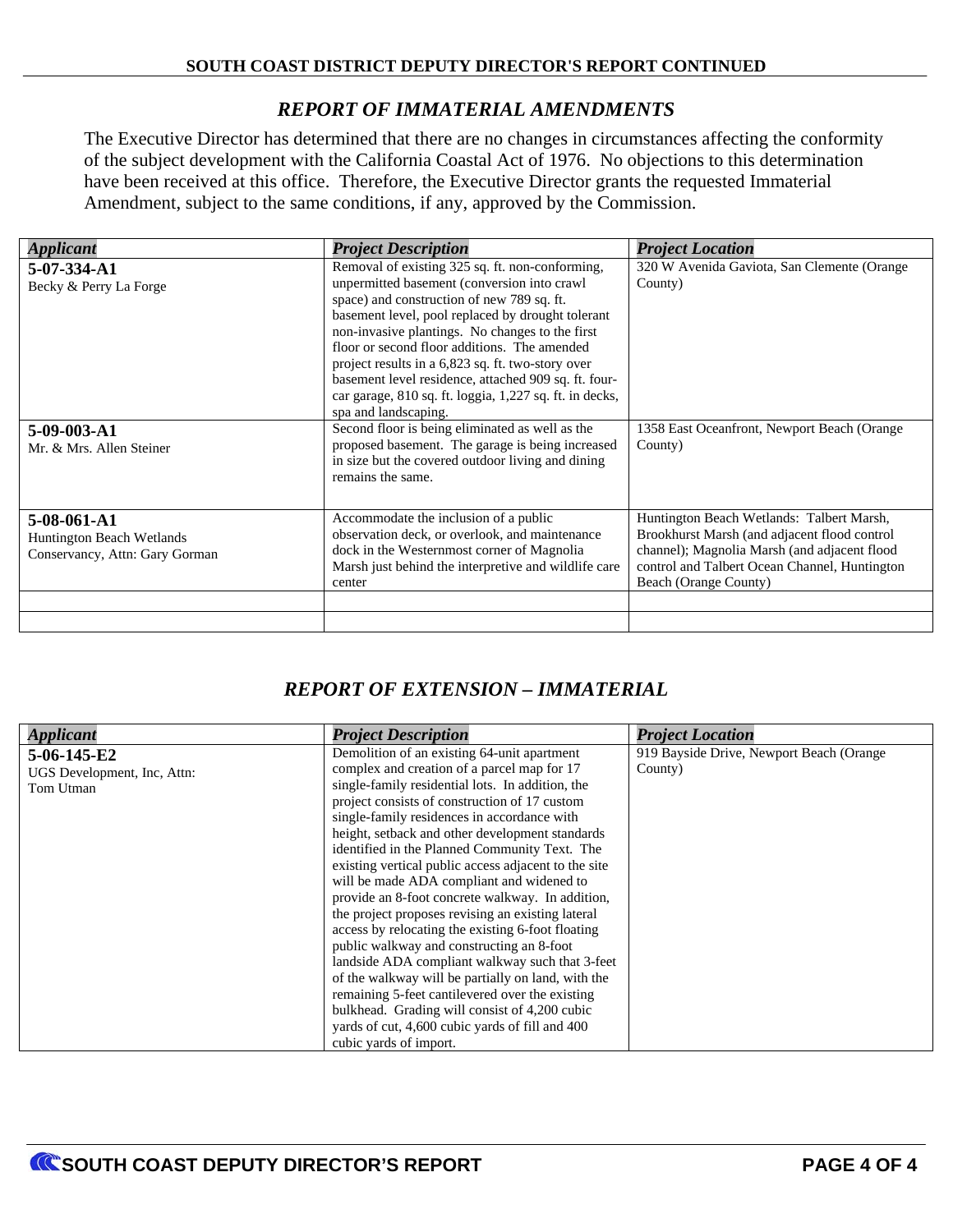South Coast Area Office 200 Oceangate, Suite 1000 Long Beach, CA 90802-4302 (562) 590-5071



January 20, 2010

County of Orange, Department of Public Works Attn: Nardy Kahn 300 N. Flower Street Santa Ana, CA 92702

Waiver of Coastal Development Permit Requirement/De Minimis SUBJECT: Developments-Section 30624.7 of the Coastal Act

Based on your project plans and information provided in your permit application for the development described below, the Executive Director of the Coastal Commission hereby waives the requirement for a Coastal Development Permit pursuant to Section 13238.1, Title 14, California Code of Regulations. If, at a later date, this information is found to be incorrect or the plans revised, this decision will become invalid; and, any development occurring must cease until a coastal development permit is obtained or any discrepancy is resolved in writing.

| <b>WAIVER#:</b> | 5-08-128 | <b>APPLICANT:</b> | County of Orange, Department of Public Works |
|-----------------|----------|-------------------|----------------------------------------------|
|                 |          |                   | Attn: Nardy Kahn                             |

San Juan Creek Bike Trail (adjacent to Doheny State Beach and San Juan Creek), Dana Point **LOCATION:** (Orange County)

PROPOSED DEVELOPMENT: The proposed project will replace an existing deteriorating wooden flood wall with a permanent concrete u-channel section within the San Juan Creek Bike Trail from the upstream face of Camino Las Ramblas bridge approximately 213' south of the south face of Pacific Coast Highway (PCH) bridge, a total of about 530 feet. A section of existing pavement will be removed and replaced with the concrete u-channel section. The new u-Channel section will be approximately 220' in length and a maximum 3'-6" in height. An existing 24" Caltrans storm drain outlet, which currently drains onto the bike trail and ultimately into San Juan Creek, will be rerouted under the bike trail to drain directly into San Juan Creek. The existing bike trail will be raised approximately 3' to accommodate the new storm drain outlet. Additional work will also take place: approximately 300 cubic yards of import; removal of one elderberry shrub closest to the PCH bridge; a cable guard fence approximately 3' in height will be installed along portions of the improved bike trail that faces San Juan Creek; portions of the new u-channel wall that faces San Juan Creek will also have a cable quard fence installed on top of it that will be approximately 6' in height; and a portion of the existing unpayed bike trail will be payed and a subterranean retaining wall constructed underneath. All work will take place within the footprint of the existing bike trail. No work is proposed within San Juan Creek. The county intends to construct the trail improvements during the dry winter months (outside of the "peak use" beach season) when there is no water along the west side of the channel; however, in the event of flooding while construction is underway a cofferdam would be used to protect the construction site. Any impacts associated with placement of the cofferdam would be temporary and the applicant proposes to restore the area to pre-existing conditions.

RATIONALE: The subject site is adjacent to Doheny State Beach and San Juan Creek and is located between the first public road and the sea. The project components will be constructed to enhance and improve access to the state park by preventing flooding of the bike trail. Alternative public access to the beach exists throughout Doheny State Beach while work on the bike trail is underway. The project will not create any adverse visual impacts. The proposed project design is compatible with the character of surrounding development and does not have any negative affects on visual or coastal resources, public recreation or coastal access. Also, the proposed development will not prejudice the City's ability to prepare a Certified Local Coastal Program and is consistent with the land use designation in the City's certified Land Use Plan, past Commission actions in the area and Chapter Three policies of the Coastal Act.

This waiver will not become effective until reported to the Commission at their February 10-12, 2009 meeting and the site of the proposed development has been appropriately noticed, pursuant to 13054(b) of the California Code of Regulations. The enclosed Notice Card shall remain posted at the site until the waiver has been validated and no less than seven days prior to the Commission hearing. If four (4) Commissioners object to this waiver of nermit realirements, a coastal development permit will be required.

PETER DOUGLAS **Executive Director** 

KARL SCHWING Orange County Area Supervisor

cc: Commissioners/File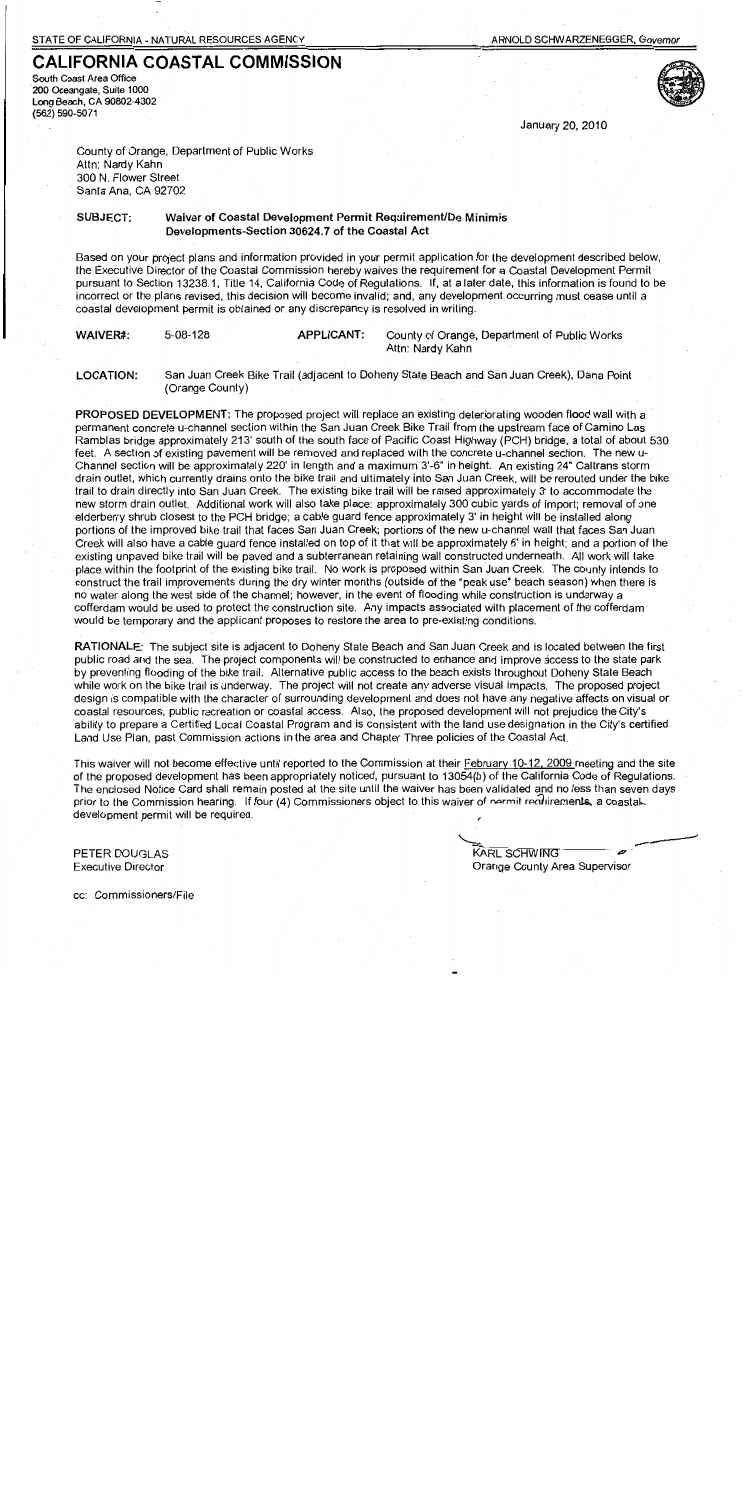South Coast Area Office 200 Oceangate, Suite 1000 Long Beach, CA 90802-4302 (562) 590-5071



January 25, 2010

**Brion Jeannette Architecture** Attn: Allison Page 470 Old Newport Boulevard Newport Beach, CA 92663

#### Waiver of Coastal Development Permit Requirement/De Minimis **SUBJECT:** Developments-Section 30624.7 of the Coastal Act

Based on your project plans and information provided in your permit application for the development described below, the Executive Director of the Coastal Commission hereby waives the requirement for a Coastal Development Permit pursuant to Section 13238.1, Title 14, California Code of Regulations. If, at a later date, this information is found to be incorrect or the plans revised, this decision will become invalid; and, any development occurring must cease until a coastal development permit is obtained or any discrepancy is resolved in writing.

**WAIVER#: 5-09-252 APPLICANT: Jeff & Debbie Margolis** 

**LOCATION: 227 & 233 Evening Canyon Road, Newport Beach (Orange County)** 

**PROPOSED DEVELOPMENT:** Combine two (2) existing lots to create one (1) 1.003 acre parcel. No other work is proposed.

**RATIONALE:** The subject site is designated as low density residential in the City of Newport Beach Land Use Plan (LUP) and is located between the first public road and the sea. The proposed project only involves combining two (2) residential lots and to create one (1) residential parcel. There is no proposed change in use. The proposed project is compatible with the character of surrounding development and does not have any negative affects on visual or coastal resources, public recreation or coastal access. Also, the proposed development will not prejudice the City's ability to prepare a Certified Local Coastal Program and is consistent with the land use designation in the City's certified Land Use Plan, past Commission actions in the area and Chapter Three policies of the Coastal Act.

This waiver will not become effective until reported to the Commission at their February 10-12. 2010 meeting and the site of the proposed development has been appropriately noticed, pursuant to 13054(b) of the California Code of Regulations. The enclosed Notice Card shall remain posted at the site until the waiver has been validated and no less than seven days prior to the Commission hearing. If four (4) Commissioners object to this waiver of permit requirements, a coastal development permit will be required.

**PETER DOUGLAS Executive Director** 

**KARL SCHWING** Orange County Area Supervisor

cc: Commissioners/File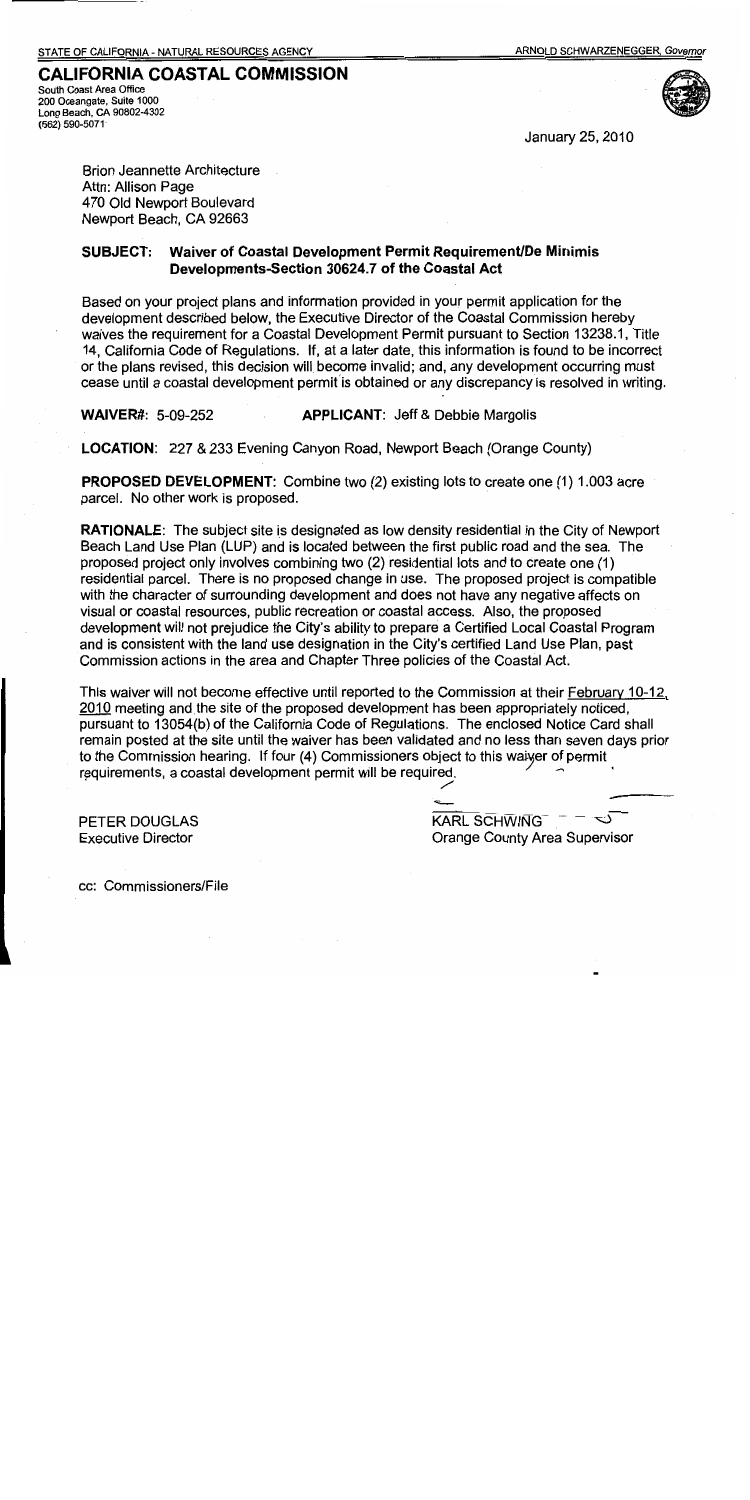South Coast Area Office 200 Oceangate, Suite 1000 Long Beach, CA 90802-4302 (562) 590-5071

## 5-07-334-A1



#### NOTICE OF PROPOSED PERMIT AMENDMENT

TO: **All Interested Parties** 

**FROM:** Peter Douglas, Executive Director

DATE: February 4, 2010

**SUBJECT:** Coastal Development Permit #5-07-334 granted to Becky and Perry LaForge for: Addition of 3,952 sq. ft. of living space to an existing 3,283 sq. ft. single-story over basement level single-family residence, 741 sq. ft. addition to a 209 sq. ft. garage, 622 sq. ft. loggia, approximately 1,100 sq. ft. in decks, a pool/spa and landscaping resulting in a 7,235 sq. ft. twostory over basement level residence with an attached 950 sq. ft. four-car garage on a 20,508 sq. ft. coastal canvon lot.

#### $AT:$ 320 West Avenida Gaviota, San Clemente (Orange County)

The Executive Director of the California Coastal Commission has reviewed a proposed amendment to the above referenced permit, which would result in the following change(s):

#### **DESCRIPTION OF AMENDMENT REQUEST:**

Removal of an existing 325 sq. ft. non-conforming and unpermitted basement (conversion into crawl space) and construction of a new 789 sq. ft. basement level and the elimination of a proposed pool along the canyon ward portion of the lot to be replaced by drought tolerant noninvasive plantings. No changes to the first floor or second floor additions. The amended project results in a 6,823 sq. ft. two-story over basement level residence, attached 909 sq. ft. four-car garage, 810 sq. ft. loggia, 1,227 sq. ft. in decks, spa and landscaping.

#### **FINDINGS:**

Pursuant to 14 Cal. Admin. Code Section 13166(a)(2) this amendment is considered to be IMMATERIAL and the permit will be modified accordingly if no written objections are received within ten working days of the date of this notice. This amendment has been considered "immaterial" for the following reason(s):

The proposed development consists of eliminating a non-conforming and unpermitted basement which CDP 5-07-334 had previously required be shaded and clearly marked "This element not permitted by any coastal development permit" on final plans submitted prior to the issuance of CDP 5-07-334. The existing basement is as close as 3' from the canyon edge and does not meet current Land Use Plan (LUP) canyon setback policies for enclosed living spaces. Elimination of the nonconforming basement requires an amendment of CDP 5-07-334. The applicant proposes to demolish the existing non-conforming 325 sq. ft. basement storage room, converting it into a crawl space and constructing a new 789 sq. ft. basement in conformance with the LUP's 15' canyon setback. The existing deck on the roof of the basement will also be demolished and re-build to meet the typical 5' canyon setback for patio/decks. Additionally, the applicant proposes to replace a proposed pool with drought tolerant non-invasive plant species and decomposed granite. The proposed permit amendment does not conflict with any of the conditions or terms of the underlying coastal development permit, is consistent with community character and will not result in any adverse impacts to coastal resources, access, public recreation, coastal views or water quality. The amendment is consistent with the Chapter 3 policies of the Coastal Act, previous Commission approvals and will not prejudice the City's ability to prepare an LCP. Therefore, recommends the Commission grant the amendment request.

If you have any questions about the proposal or wish to register an objection, please contact Liliana Roman at the Commission Area office in Long Beach (562) 590-5071.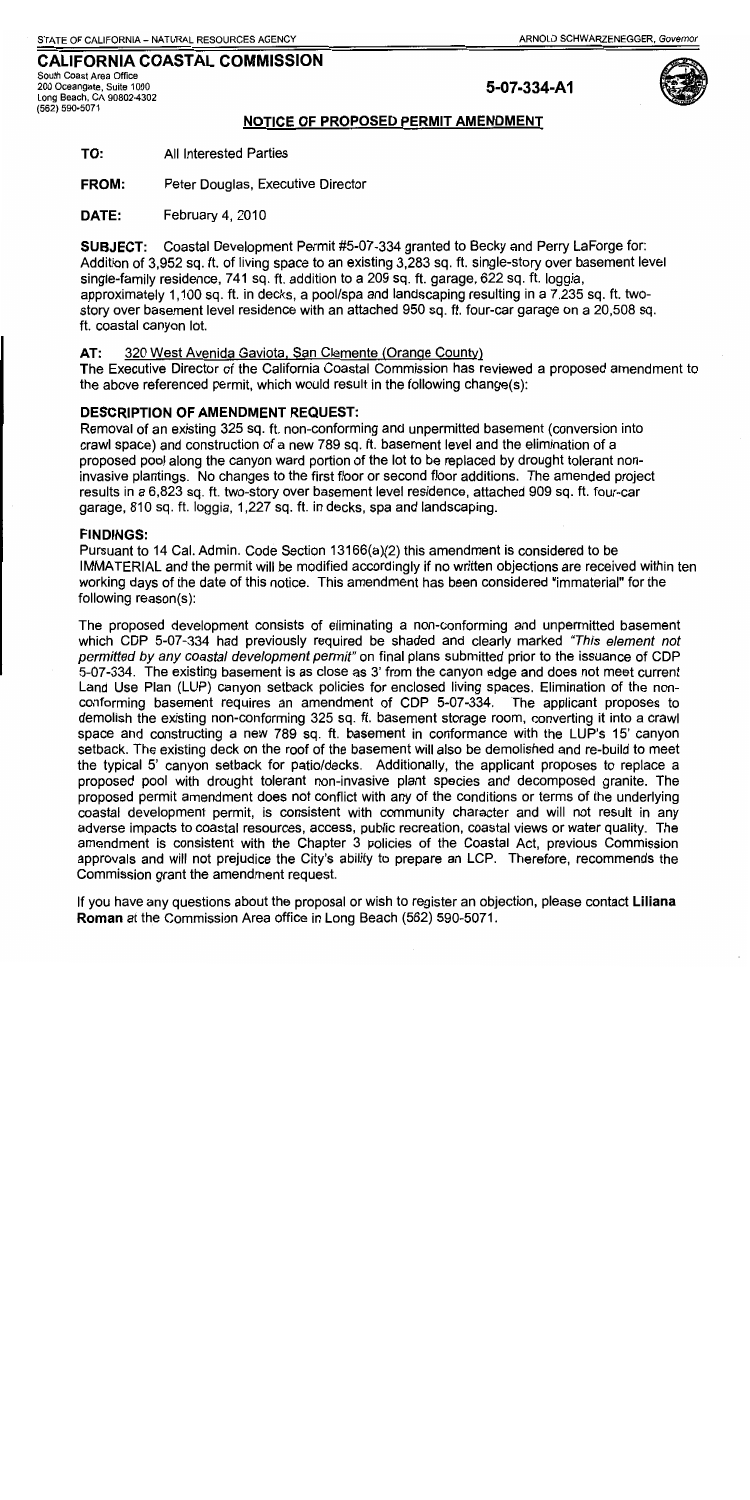South Coast Area Office 200 Oceangate, Suite 1000 Long Beach, CA 90802-4302 (562) 590-5071

5-09-003-A1



#### NOTICE OF PROPOSED PERMIT AMENDMENT

TO: **All Interested Parties** 

FROM: Peter Douglas, Executive Director

DATE: February 3, 2010

**SUBJECT:** Coastal Development Permit #5-09-003 granted to Mr. & Mrs. Allen Steiner for:

Subdivision of a 7,451 sq. ft. beachfront lot into the original two underlying legal lots Lot 5 (1354 E. Ocean Front) and lot 6 (1358 E. Ocean Front) for single-family purposes and demolition of the existing single family residence at 1358 E. Ocean Front and construction of a new 1,606 sq. ft., 2-story single-family residence with a 541 sq. ft. basement and 662 sq. ft. 2-car garage, hardscape improvements and no landscaping.

#### $AT:$ 1358 East Oceanfront, Newport Beach (Orange County)

The Executive Director of the California Coastal Commission has reviewed a proposed amendment to the above referenced permit, which would result in the following change(s):

#### **DESCRIPTION OF AMENDMENT REQUEST:**

Elimination of a second-level floor and a basement level resulting in an approximately 12' tall, one-story single family residence with 612 sq. ft. interior living space, no changes to proposed 566 sq. ft. covered roof outdoor living and dining space and an 88 sq. ft. increase to the 2-car garage from 662 sq. ft. to 750 sq. ft. No changes to hardscape improvements (patios, pool, spa and a 5' high glass screen wall along the ocean-facing property line to be an extension of the existing 5' high glass screen wall from the adjacent property at 1354 E. Ocean Front). No work is proposed for 1354 E. Ocean Front.

#### **FINDINGS:**

Pursuant to 14 Cal. Admin. Code Section 13166(a)(2) this amendment is considered to be IMMATERIAL and the permit will be modified accordingly if no written objections a re received within ten working days of the date of this notice. This amendment has been considered "immaterial" for the following reason(s):

The proposed development consists of eliminating a previously approved second story, eliminating 210 cubic vards of cut for a basement level and adding 88 sq. ft. to the 2-car garage, increasing it from 662 sq. ft. to 750 sq. ft. on the underlying lot 6 (1358 East Ocean Front). The height of the structure will decrease from 25' high to approximately 15' high. The proposed permit amendment does not conflict with any of the conditions or terms of the underlying coastal development permit, is consistent with community character and will not result in any adverse impacts to coastal resources, access, public recreation, coastal views or water quality. The amendment is consistent with the Chapter 3 policies of the Coastal Act, previous Commission approvals and will not prejudice the City's ability to prepare an LCP. Therefore, recommends the Commission grant the amendment request.

If you have any questions about the proposal or wish to register an objection, please contact Liliana Roman at the Commission Area office in Long Beach (562) 590-5071.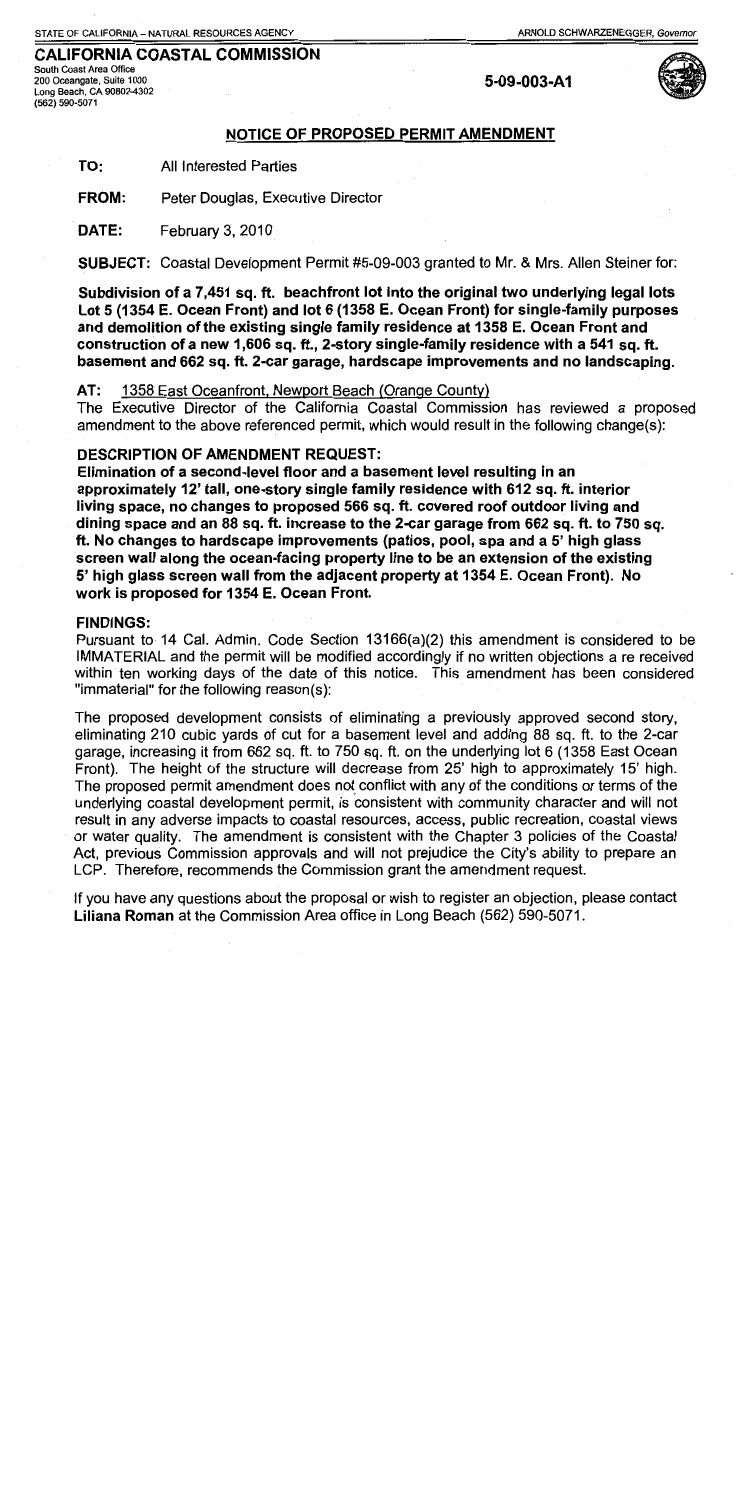South Coast Area Office 200 Oceangate, Suite 1000 Long Beach, CA 90802-4302 (562) 590-5071

5-08-061 A1



# NOTICE OF PROPOSED PERMIT AMENDMENT

TO: **All Interested Parties** 

**FROM:** Peter Douglas, Executive Director

DATE: February 4, 2010

Permit No. 5-06-061 granted to Huntington Beach Wetlands Conservancy for: **SUBJECT:** 

> Restoration of Talbert Marsh, Brookhurst Marsh, Magnolia Marsh (not including upper Magnolia Marsh), and Talbert Ocean Channel. The total area to be restored includes 130 acres. Also proposed are certain maintenance actions such as periodic dredging of Talbert Marsh and Talbert Ocean Channel. The total volume of sediment proposed to be moved for construction is approximately 290,000 cubic yards. Beach and nearshore replenishment are proposed using excess cut material that meets replenishment standards (expected to be approximately 151,000 cubic yards) on adjacent Huntington State Beach. Approximately 18,000 cubic yards of dredge material will be re-used on site or disposed of on-site in a proposed pit within Talbert Marsh. A maximum of 121,000 cubic yards will be transported offsite.

#### **PROJECT SITE:** Huntington Beach Wetlands: Talbert Marsh, Brookhurst Marsh (and adjacent flood control channel), Magnolia Marsh (and adjacent flood control channel), and Talbert Ocean Channel; Huntington Beach, Orange County.

The Executive Director of the California Coastal Commission has reviewed a proposed amendment to the above referenced permit, which would result in the following change(s):

Construction of an observation platform/pier, a gangway and floating dock, paths leading to the platform and dock structures, and minimal grading to support the platform, dock and paths. The proposed project will be constructed within disturbed, upland area previously approved as staging area for the restoration project.

The proposed pier leading to the observation platform will be a maximum of 40 feet long and 6 feet wide; the platform will be 16 by 12 feet. The proposed deck and platform will be constructed of wooden decking and supported by six 12-inch diameter steel piles. The proposed float would be 10 feet wide by 24 feet long. The gangway leading to the float will be a total of 41 feet long including an approximately 6 foot length overlapping the float. The pier and float will be constructed of wooden decking and will be anchored by two, 12-inch diameter steel piles.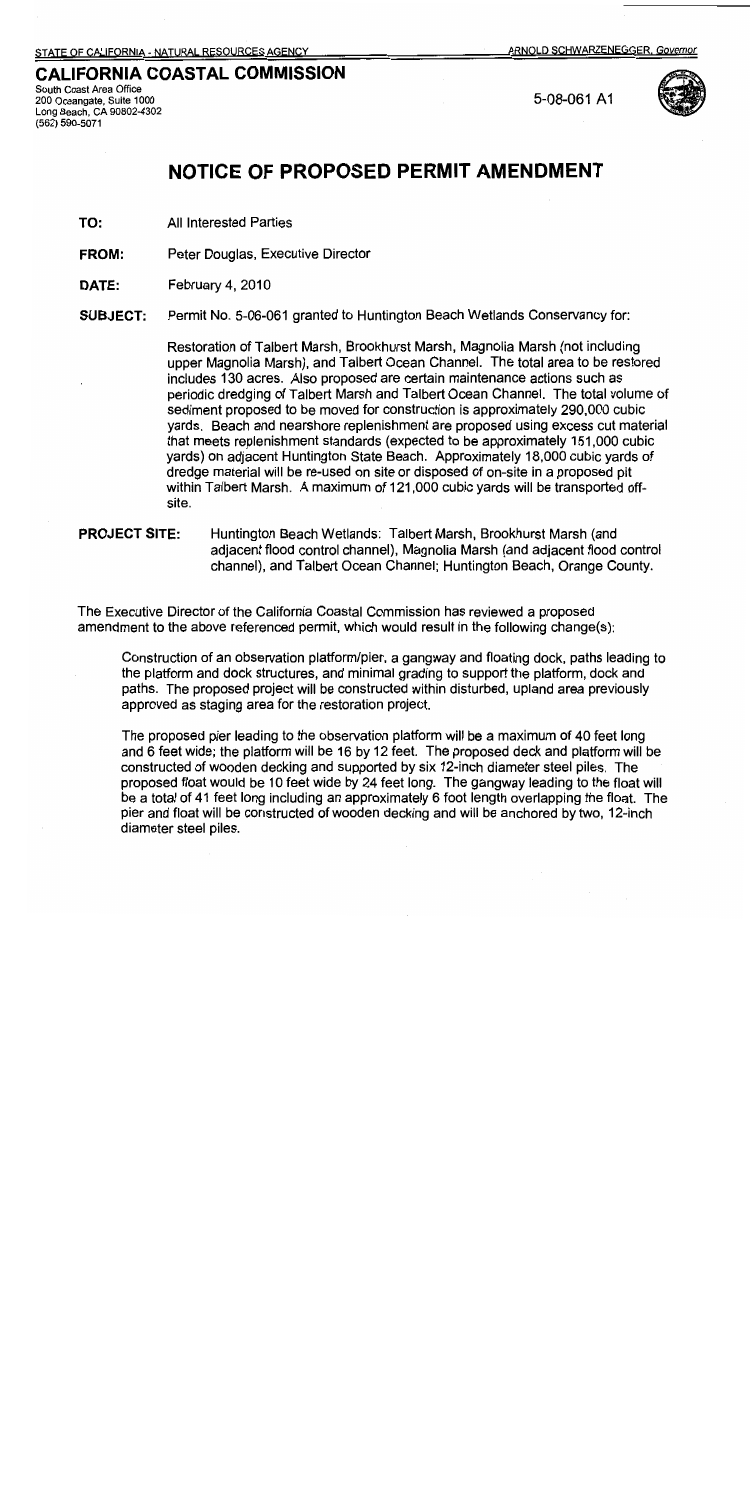#### 5-08-061-A1 (HBWC) Public Viewing Platform & Maintenance Dock Page 2

#### **FINDINGS:**

Pursuant to 14 Cal. Admin, Code Section 13166(b) this amendment is considered to be IMMATERIAL and the permit will be amended accordingly if no written objections are received within ten working days of the date of this notice. If an objection is received, the amendment must be reported to the Commission at the next regularly scheduled Commission hearing. This amendment has been considered "immaterial" for the following reason(s):

The observation platform is proposed as part of an overall public interpretive system planned for the restored Huntington Beach wetlands. The proposed observation platform will be used in conjunction with wetland tours. The location is closest to existing parking for the Interpretive Center which can also accommodate bus parking for school groups and group tours. The float is intended to accommodate a flat bottomed, approximately 10 foot long boat. The boat would facilitate maintenance of the restored marsh including trash removal, irrigation maintenance on islands, and additional planting needs including on the restored marsh islands.

The proposed project will be constructed within disturbed, upland area previously approved as staging area for the restoration project. The wetlands restoration plan approved under coastal development permit 5-08-061 includes re-establishing tidal influence via lowering of the existing, flood control channel levee. That is expected to occur before March 15 of this year. If commencement of construction of the proposed platform and dock projects is not complete prior to that date, work may occur within wetland area as a result of the tidal reconnection. However, the proposed work would still be consistent with Section 30233 of the Coastal Act in that the work constitutes one of the allowable uses (nature study and restoration purposes), is the least environmentally damaging alternative in that is limited to area that is currently disturbed upland, and adequate mitigation will be provided as it is part of a larger restoration project that will result in substantial increases is the quality and quantity of wetlands in the Huntington Beach Wetlands system.

Furthermore, the proposed project will provide public access and nature study opportunities within the restored wetland site. The provision of a public access system was contemplated, but not yet proposed, at the time of the Commission's action on the overall wetlands restoration project. The findings regarding a plan for the provision of public access state: " [the plan] envisions the incorporation of significantly more public access. including trails and overlook/nodes." At that time the Commission found: "The Commission strongly endorses the future public access plan." The proposed plan will not result in impermissible development within wetlands, and is consistent with Section 30233 of the Coastal Act regarding protection of wetlands and with Section 30210 of the Coastal Act which promotes public access.

If you have any questions about the proposal or wish to register an objection, please contact Meg Vaughn at the Commission Area office in Long Beach (562) 590-5071.